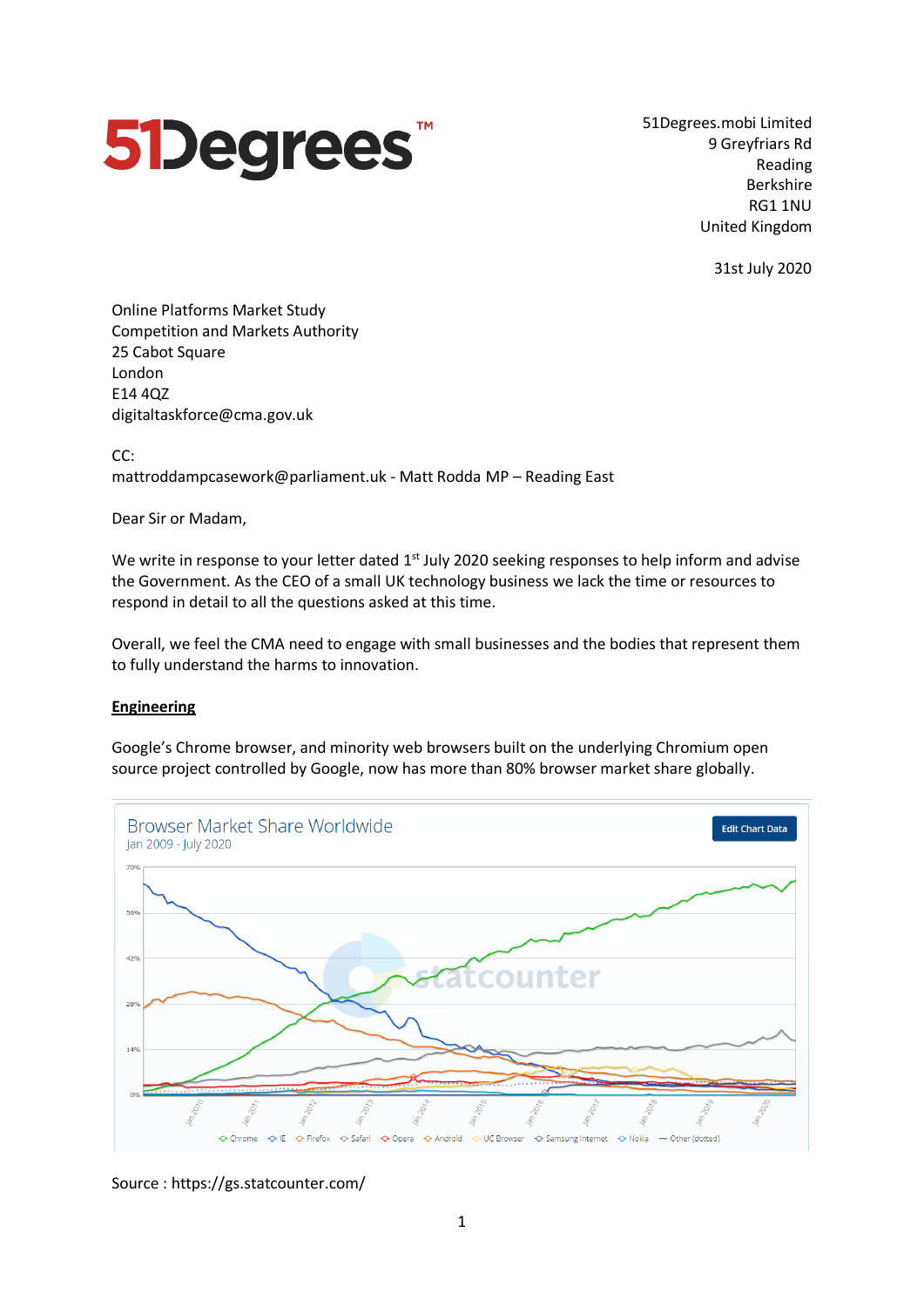The CMA report acknowledges our observations in relation to Google's abuse of the web browser in paragraphs 388 and 389 of Appendix G of the final report. However, the main body of the final report does not satisfactorily acknowledge the manipulation of technical standards of interoperability, or standards bodies like the IETF or W3C achieved by Google. Neither does it recognise the role standards and standards bodies can take in implementing some of the remedies and addressing the harms identified. We can only assume this is because responders tended to be from non-engineering disciplines.

Adequate implementation of the remedies identified in the report requires a more detailed understanding of these factors. The CMA must ensure that they secure talented people with the engineering skills, time and motivation needed to engage with standards bodies and Google on these matters.

## **Time**

The CMA need to acknowledge Google are already implementing Privacy Sandbox and similar change. They are not waiting 18 months before deployments commence. The report focuses on third party cookies as just one of 23 standards of interoperability that are being interfered with or created as replacements within the umbrella Privacy Sandbox. These 23 elements are described at this URL [\(https://www.chromium.org/Home/chromium-privacy/privacy-sandbox\)](https://www.chromium.org/Home/chromium-privacy/privacy-sandbox) and listed below.

- Trust Tokens API
- Click Through Conversion Measurement Event-Level API
- Aggregated Reporting API
- Interest-based targeting
- Remarketing
- WebID
- First-Party Sets
- Removing third party cookies
- Privacy Budget
- Client-side language selection
- User-Agent String
- Device Sensors
- Battery Level
- IP Address
- Partitioning HTTP Cache
- Connection Pools
- Sessions Tickets
- HTTP Server properties
- Other caches
- Refer[r]er clamping
- DNS
- SNI
- Moar TLS

Due to the dominance of Google controlled web browsers all these proposals need to be followed in detail by any organisation wishing to ensure they can understand how Google's Privacy Sandbox will likely be implemented in practice and impact their operations. Not only are significant numbers of high calibre engineers needed from each company, but the work takes those engineers away from